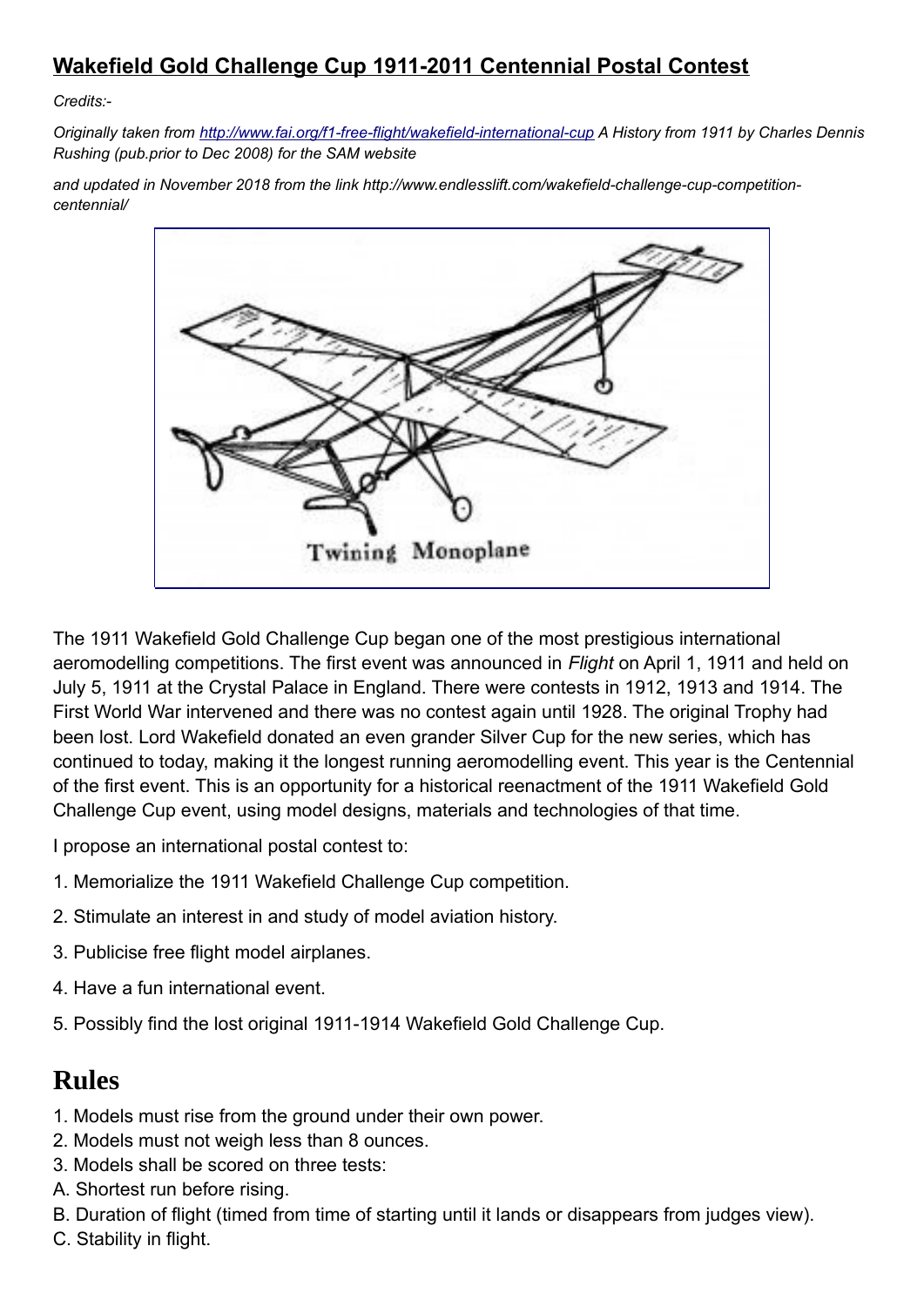4. Maximum marks 200; 50 for test A, 100 for test B and 50 for test C.

5. Model shall be constructed according to a contemporary 1911 plan or description, using materials, construction methods and technologies of the time.

6. As this will be an international postal contest, contestants may make as many flights as they wish, wherever convenient to them, any time prior to the deadline. Your flights must be made before midnight of July 5 December 31, 2011, local time. Contestants must submit their records to this blog, no later than midnight, July 7, 2011 January 2, 2012 . Decision of the judges shall be final.

Results will be tabulated and posted here on July 15, 2011 January 10, 2012.

## **No entries were received.**

Contestants are encouraged to post in this blog, discussing their experiences, showing pictures and links to videos. (Videos may be sent to the administrator of this site for inclusion: [darcy@siteware.com](mailto:darcy@siteware.com) .)

Plans, references and links will be posted on this page as they become available to me.

# **Rule Interpretations**

There is nothing to prevent anyone from commemorating the 1911 Wakefield Competition with other contests. Flights made at other events may be submitted to this postal, as long as they meet the requirements of this postal.

There are difficulties recreating a 1911 aeromodelling contest as an international postal. Judges may not be present at each flight.

Test C, stability, will be impossible to judge in an international postal. I have in mind a set of criteria:

- 1. Smooth take off, flight and landing, upright on the landing gear, undamaged 50 marks.
- 2. Smooth takeoff and flight, overturned on landing, but undamaged 40 marks.
- 3. Smooth takeoff and flight, landing with minor repairable damage 30 marks.
- 4. Unstable flight, landing without damage 20 marks.
- 5. Unstable flight, landing with minor repairable damage 10 marks.
- 6. Unstable flight with significant damage, requiring extensive repair 0 marks.

Minor damage is that which may be repaired at the flying field to return the model to flying condition. Extensive damage requires a return to the shop to return the model to flying condition.

The entire contest is on the honour system. It is the responsibility of the contestant to document the historical accuracy of their model. I will provide whatever guidance I can, with references, below.

# **Wakefield History**

[Charles Cheers Wakefield](http://www.wakefieldtrust.org.uk/about-charles-wakefield.php) (12 December, 1879 – 15 January, 1941) founded the Castrol Oil Company. He used his wealth philanthropically and donated many trophies to motorsports, including that still awarded for what we know as the FAI F1B "Wakefield" contest today.

The first four contests were run by the Kite and Model Aeroplane Association. When the contests

were resumed in 1928, they were run by the Society of Model Aeronautical Engineers. When the

SMAE turned the contest over to the Fédération Aéronautique Internationale in 1951, it was given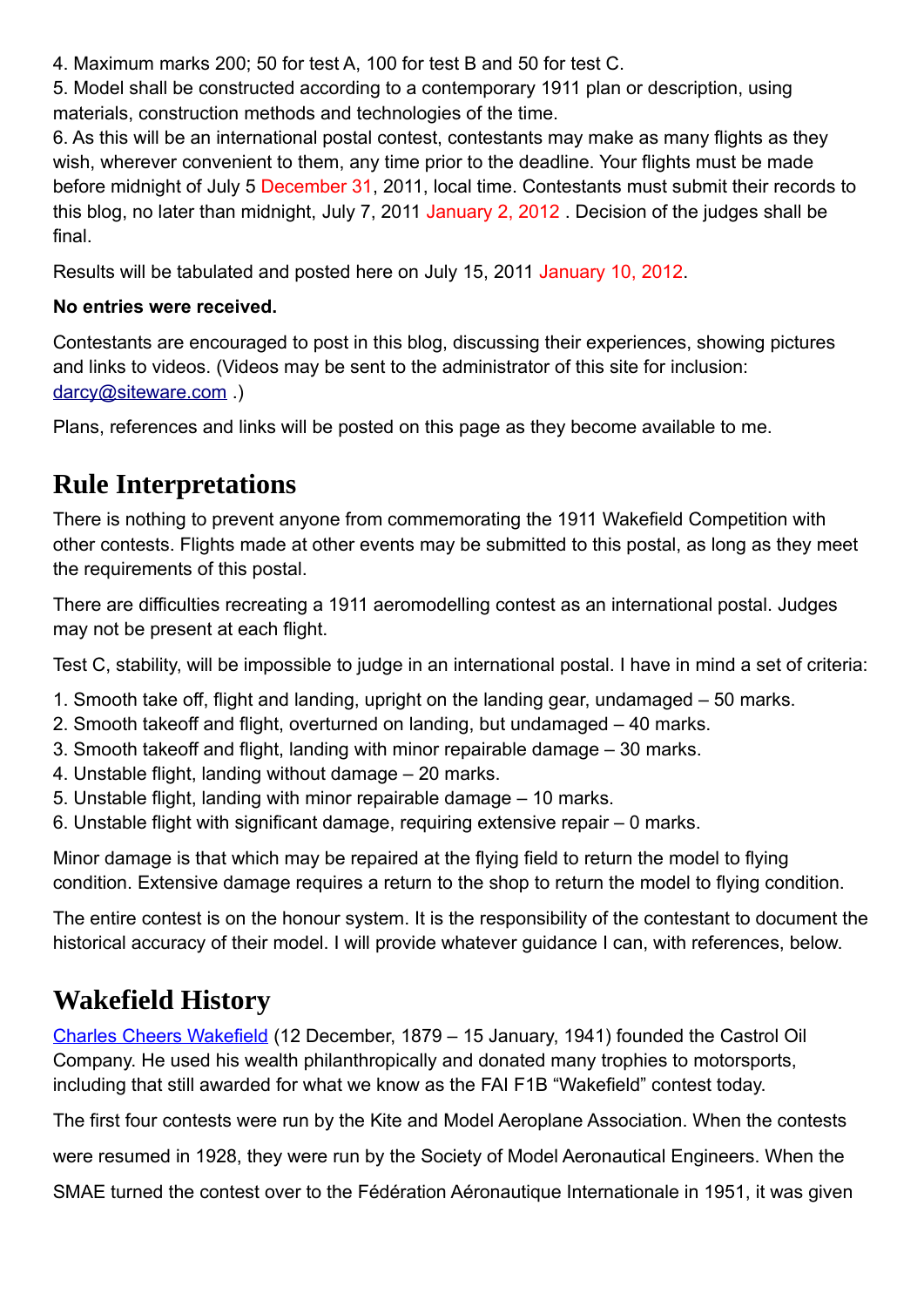the FAI designation F1B , as it is known today. The contests under SMAE and FAI sponsorship are well documented in Charles Dennis Rushing's excellent *[The Wakefield International Cup.](http://www.fai.org/f1-free-flight/wakefield-international-cup)*

He notes a lack of information on the 1911-1914 contests and the loss of the original Trophy. His accounts of the individual contests begins with 1928.

In another place he quotes from a letter of Twining, the winner of the 1911 contest, [SAM 1066, New](http://www.sam1066.org/nc0608.pdf) [Clarion, June 2008,](http://www.sam1066.org/nc0608.pdf) scroll down to page 10.

There are a couple discrepancies in this account. Twining's time was 36 seconds, not 63 seconds. The original gold Cup was last won by J. Louch of the Kite and Model Aeroplane Association on August 15, 1914. (The drawing is stretched horizontally by a factor of 1.51 relative to the dimensions given in the table.)

I was looking for information about a 1912 twin pusher by Wallace Lauder and stumbled on some early records in the online *[Flight](http://www.flightglobal.com/pdfarchive/index.html)* [archive.](http://www.flightglobal.com/pdfarchive/index.html)

You can search "Wakefield" year by year. These reports tell the lost history of the 1911-1914

Wakefield contests.



April 1, 1911, page 295 – Announcement of the First Wakefield Competition.

Kite and Model Aeroplane Assoc. (27,VICTORY RD., WIMBLEDON)

THE following dates are the fixtures arranged up to the present, and are issued so that readers can note. A complete list of events will be issued shortly, and would-be competitors should note that all competitions are free to members, therefore they would be well advised to join the association and should send in their applications at once. The subscription is: Seniors, 5s.; Juniors, 2s.6d.a year.

…

July 5th.—Sports Ground, Crystal Palace, Competition for models rising from ground under own power, for Sir Chas. Wakefield's Gold Cup.

…

July 15, 1911, page 613 – Results of the First Wakefield Competition.

Kite and Model Aeroplane Assoc. (27, Victory Rd., Wimbledon)

This Association, on the 5th inst., held their competition for the Wakefield Gold Challenge Cup, for models rising from the ground under their own power. Points were awarded for shortest run before rising, duration of flight, and stability in flight. There was a good field, and it was a very close competition, the winner being E. W. Twining (Twining monoplane), 86 points out of a possible 100. His machine rose in 3 ft. 6 ins., scored 36 secs., duration, and was awarded the highest points for stability; V. E. Johnson second, with 84 points; G. P. Bragg Smith, 80 points, third; F. Rogers, 77 points, fourth; G. Rowlands, 74 points, fifth; C. B. Ridley, 72 points, sixth.

The shortest run before rising from ground was made by F. Rogers, being only 2 ft. 11 ins. The best duration was by G. Rowlands of 48 secs.

The judges were: Colonel Trollope, Messers. T. O'B. Hubbard, J. H. Ledeboer, F. T. Pringuer, and the hon. sec.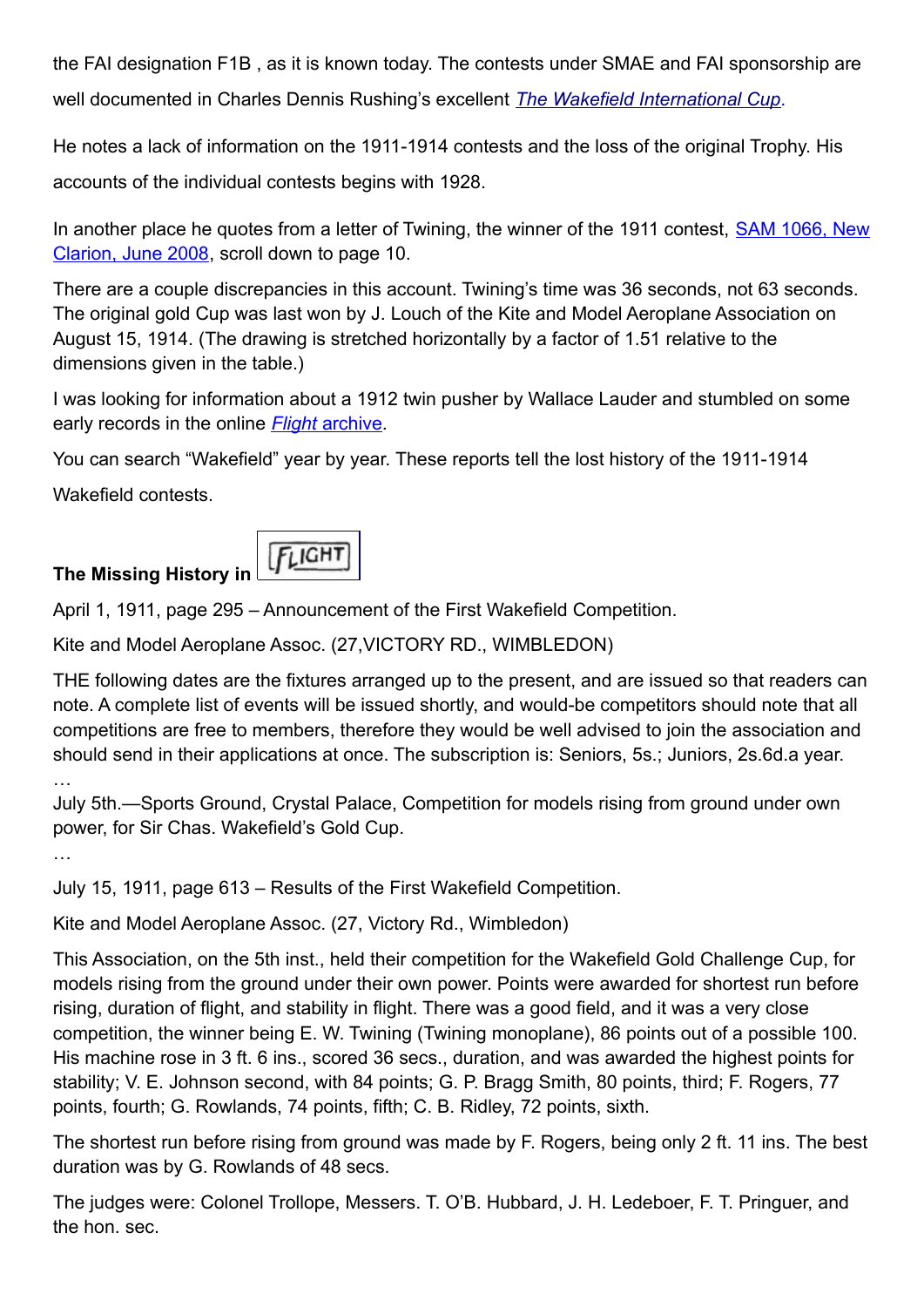Alderman Sir Charles Wakefield, D.L., J.P., who was accompanied by Lady Wakefield, presented the prizes.

He stated that the association had done so much to encourage model aeroplanes that when he was asked to give a prize he decided with Mr. Akehurst that rising off the ground would be the most scientific competition for which he would give it, and was so pleased to see that it had been such a close contest, and he wished the association and its members every success.

After the usual vote of thanks &c., the competitors gave hearty cheers for Sir Charles and Lady Wakefield for their grand trophy.

Twining's 1911 Wakefield Winner is shown at the top of this page. Source: F. J. Camm, *Model Aeroplanes*, Funk and Wagnalls Company, New York, no date, Fig. 15, page 15.

10. March, 2014 – I just found this July 2008 issue of the [SAM 1066](http://www.sam1066.org/nc0708.pdf) *[New Clarion](http://www.sam1066.org/nc0708.pdf)* newsletter with a brief article and pictures of Twining's winning plane on pages 8-9.

Ernest W. Twining, launching his biplane canard single pusher circa 1908. From E. W. Twining, *Model Aeroplanes, How to Build and Fly Them*, Percival Marshall & Co., London, c. 1909. This picture appeared on the front of the envelope containing the 16 page booklet and five plan sheets showing how to build three 20″ span biplane canard single pushers.

July 13, 1912, page 644 – Announcement of the Second Wakefield Competition.

Kite and Model Aeroplane Association.

OFFICIAL NOTICES

Model Competitions.-At London Aerodrome, Hendon, July 25th, at 2:30 p.m. Entries close July 20th.

Event I.-The "Wakefield" competition for models rising from

the ground under their own power (Open to the world.) Holder, Mr. E. W. Twining 1911. Free to members. Non-members entrance fee 2s. Prizes: 1st, gold challenge cup and gold medal, presented by Alderman Sir Charles Wakefield, Kt., D.L., J.P.; 2nd, silver medal; 3rd, bronze medal.Tests: A. Shortest run before rising. B. Duration of flight (timed from time of starting till it lands or disappears from judges' view). C. Stability in flight. Rules: 1. Competitors must be at the judges flag at 2:15. Any competitor not present at that time will be disqualified. 2. Models must not weigh less than 8 ounces. 3. Competitors will be allowed to make reasonable repairs at the discretion of the judges. 4. Each competitor is entitled to three trials, if time permits.

August 3, 1912, page 714 – Results of the Second Wakefield Competition.

Kite and Model Aeroplane Association.

## OFFICIAL NOTICES

Competitions.—London Aerodrome Meeting.—The Association held a model meeting at the London Aerodrome, Hendon, on Thursday, July 25th, at the invitation of Mr. C. Grahame-White. Event I. The Wakefield Competition for models rising off ground under their own power. There was a splendid entry, and the marks and placing of the first six were:—

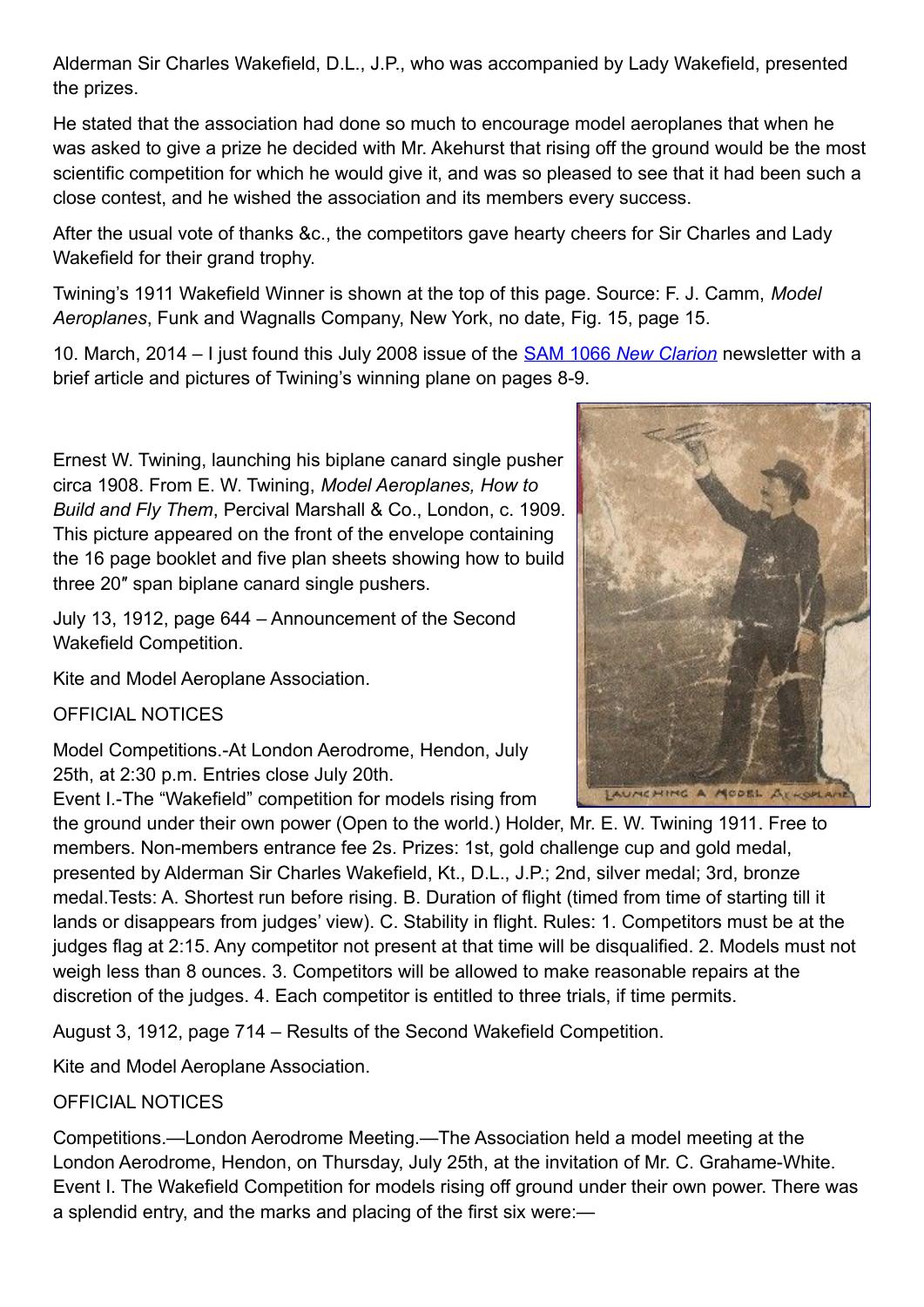Place. Competitor. Machine. Marks.

- 1 R. Stedman (Aerial Engineering Works) Aerial Biplane 171
- 2 G. Rowlands Rowlands monoplane 163
- 3 H. Bate Tresto biplane 162
- 4 A. F. Houlberg Houlberg monoplane 152
- 5 G. P. Bragg-Smith Bragg-Smith biplane 138
- 6 T. Ockenden Fairey biplane 134

Mr. Stedman therefore holds the gold cup and won the gold medal presented by Alderman Sir Charles Wakefield, D.L., J. P. Mr. Rowlands won the silver medal of the association, and Mr. H. Bate, of Hove, the bronze medal. The special rising board was supplied by Messrs. F. J. Stedman and Sons, of Balham.

The Wakefield Competition. This competition was held at the London Aerodrome on the same day as the power-driven one, which it preceded. A really fine set of models competed, and it is a matter of much regret that one was quite unable to see them at their best owing to a very gusty and tricky wind which was blowing. A wind which not content with varying greatly in velocity, varied still more so in direction, and considerable difficulty was experienced in some cases in getting the models off. The stability shown by several of the models was extremely good, and some excellent flights were made. An improvement which might be made in the contest would be to abolish test A altogether as a separate test (i.e., 50 marks for shortest run before rising), and let every model qualify which rises within a certain distance. On working out the results after the contest the judges found that the length of run was a very preponderating factor in placing the competitors, and, after all, if a model rises, say,within 12 ft. it cannot be said to be a matter of vital importance whether that distance be 4ft. or 10ft. The irregularities of the wind at the time the contest was on prevented the gliding angle being taken at all. The afternoon is very often quite unsuitable for model flying otherwise than of a spectacular character, whereas the evening—the early evening that is—is frequently much calmer and there would certainly be many advantages in holding some of the competitions then instead of earlier in the day when the atmospherical conditions are less favourable.

August 10, 1912, page 737 – Picture of R. Stedman's 1912 biplane winner *Aerial B 20* and the original Trophy.

November 30, 1912, page 1122 – Comparison of Wakefield rules with Olympia rules.

#### MODELS

Edited by V. E. Johnson. M. A.

Aero Exhibition, Olympia. Model Section. Class II. Models Driven by any Other Power.

THE wording of this class again appears to be a little unfortunate, but taken in conjunction with Class I, what it really means is models fitted with a rubber or spring motor. Since weight for weight about six times The "Aerial B 20" biplane, winner of the Wakefield<br>Cop, Joly 25th, 1912.

as much energy can be got from rubber as from any form of steel spring, this class really signifies rubber-driven models. It is divided into two sections—(a) rising from the ground or self launching models; (b) hand launched. With regard to the former the minimum weight is 8 ozs., the qualifying duration 30 sees., design and construction receives 50 marks, flight duration 50, stability 50. We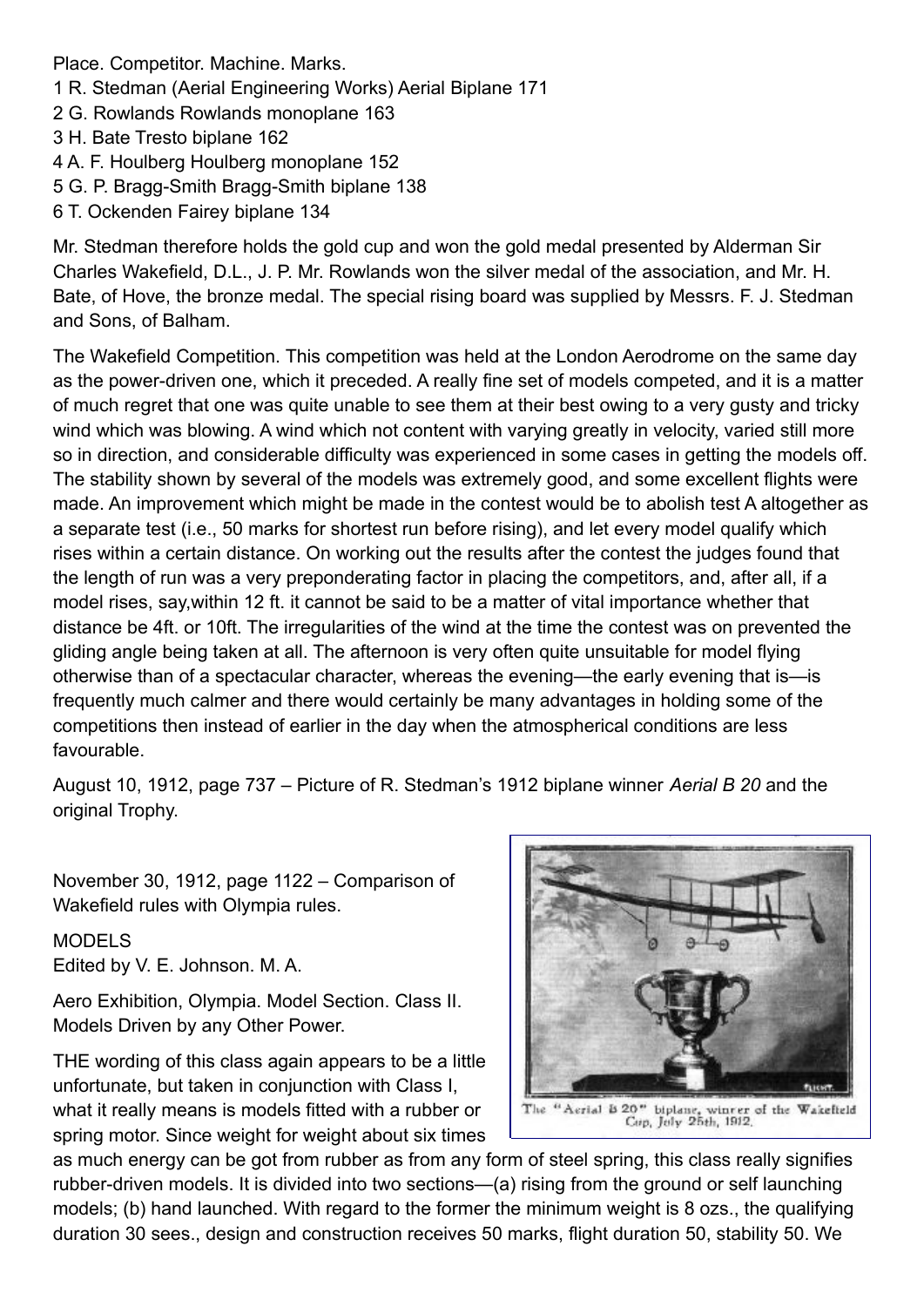repeat the above here because it is absolutely necessary that competitors should keep all these points prominently before them when designing and constructing the model—to which, it should be noted, there is no maximum weight limit.

The difference between the conditions here to be fulfilled and those asked for in the "Wakefield" competition should be carefully noted. In the latter the tests were (1) shortest run before rising, (2) duration of flight, (3) stability; marks: 50 for test 1; 100 for test 2; 50 for test 3. Here we have a premium set on duration, and a quite unimportant factor, viz., shortest run before rising given a very prominent place. In the forthcoming competitions the premium is set not on duration, but on a model scientifically designed right through; a model also which will be expected to show a certain amount of detail, and not be a mere flying stick on wheels. For instance, a model in which the only connexion between the elevator and main plane is the stick carrying the rubber motor or motors is likely to receive but scant attention at the hands of the judges.

The increase of the weight from 4 to 8 ozs. in the Wakefield competition had the effect not so much of increasing the span of the four ouncers as (generally speaking) of turning them from monoplanes into biplanes. The chief reason being that aeromodel lists were thereby enabled to obtain by this means sufficient lifting surface to enable them to carry the increased weight, without departing from their previous wire framework for the wings, which in models of a certain size and span has been found to give such excellent results. We shall certainly, however, expect to see at Olympia, even in this class, some models with properly built-up wings, double surfaced, &c.

The design and construction of the landing chassis is also one to which especial attention should be paid; everything wherever possible should also be of streamline form. The gliding angle of the model, and the construction and kind of propeller or propellers employed, require special attention.

The competitor should also carefully bear in mind that a single propeller-driven model showing equally good stability, &c, as a twin-propeller machine is distinctly its superior.

December 21, 1912, page 1206 – Description of V. E. Johnson's 1911 Wakefield model, with picture.

MODELS Edited by V. E. Johnson, M. A.

"Flat" Plane Models.

SEVERAL correspondents have written to me relative to what they term flat plane models, i.e., models in which the main plane or planes is constructed without any camber, i.e., with flat ribs or no ribs at all. Some have written asking for information as to how such models can possibly fly. I should have stated that the main plane is fixed flat on the motor rod without any angle of incidence, Others again have asked which is the more efficient, or to speak more correctly which is the better to use, a cambered or non-cambered plane, taking into account possible extra weight, resistance, stability, &c.

Let us first of all try and get a clear idea of what our correspondents mean when they speak of a flat main plane; they undoubtedly mean a model with planes like that shown in Fig. 1, in which the main plane is set flat on the motor rod without any angle of incidence, and has no ribs, i.e., the main plane is just a rectangular



Fig. 1.- A " flat" plane model.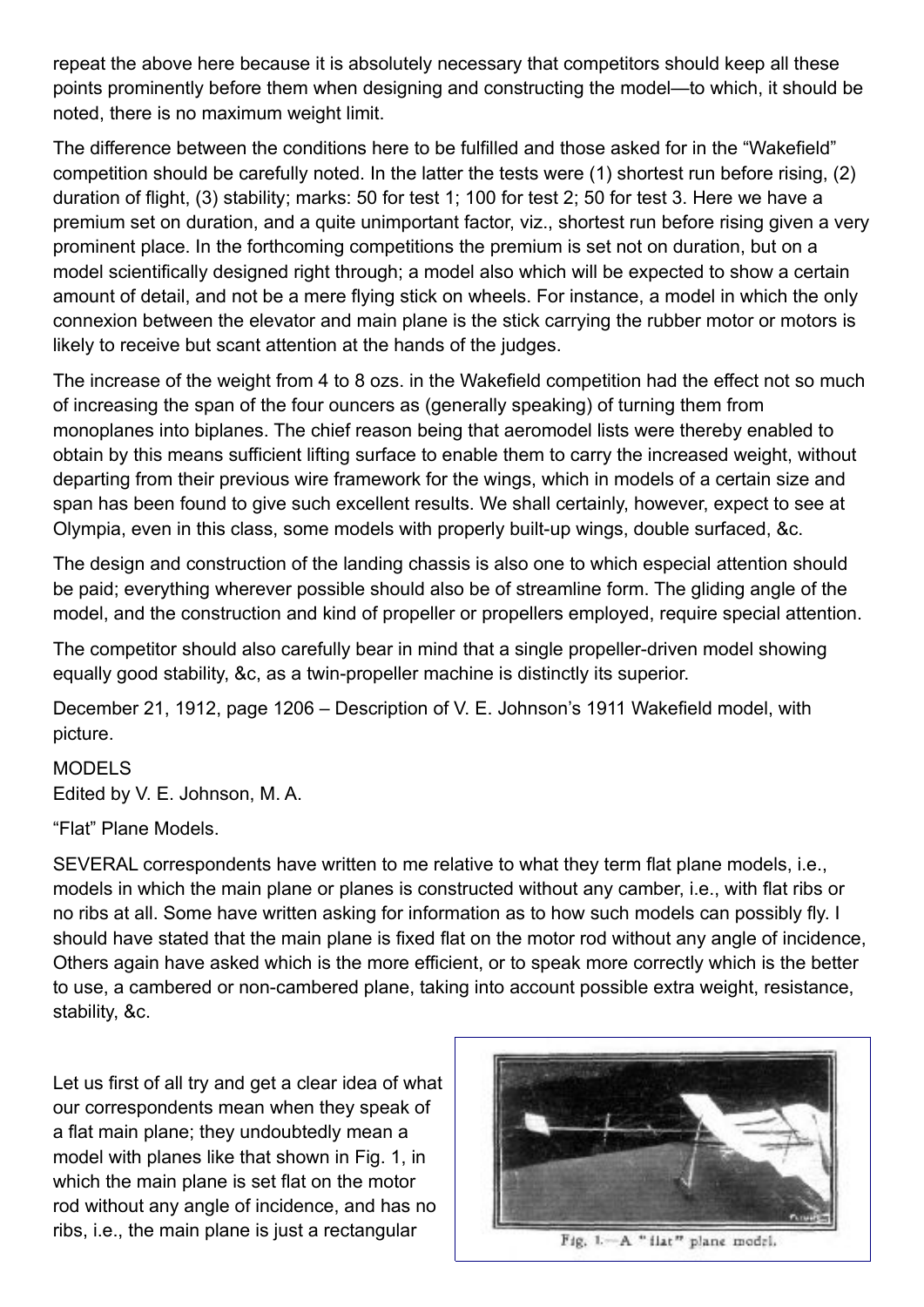framework, on which the fabric (silk) is stretched. The elevator is similarly constructed. The model is one constructed by the writer, some nineteen months ago, and in the Wakefield Cup Competition of 1911, it scored 84 marks out of a possible 100. In calm air, this model would rise off linoleum after a run of 4 ft., and sometimes less (less, of course, when facing a breeze), and when fully wound up, 900 turns, would remain in the air three-quarters of a minute. Out of 17 flights, its least duration was 28 secs., and its best 57 secs. It would rise to a considerable altitude, sweeping upwards in a left handed spiral. Dimensions, &c.: length, 4 ft. 4 ins.; width of main plane, 29 1/4 ins. Total weight, 6 1/2 ozs., i.e., weight of model, 4 ozs., rubber, 2 1/2 ozs. (1/16 square). Length of rubber strands, 47 ins. Number of strands to each propeller, 14. Backbone T sectioned pitch pine, 4 ft. long, weight 1 oz., greatest thickness 1/16 in. Wheels made of hollow brass curtain rings with cross pieces of thin tinned-iron. Propellers, centrale type diam., 11 1/2 ins. Main plane and elevator constructed of satin-walnut, that of the main plane being 1/4 in. wide by 1/16 in. thick. Dimensions, 29 1/4 ins. by 5 1/4 ins. Dimensions of elevator, 7 1/4 ins. by 3 ins. The bearings for the propellers weighed half a gram each. Jap silk gut was used to "stay" the model. As already stated, neither plane nor elevator were given any intentional camber, and the fabric (Hart's) was stretched as tight us was practical—it was fairly taut—no more. The main plane was placed flat on the backbone or motor rod, the elevator, of course, inclined; this inclination was such that the front or leading edge was about 3/8 in. higher than its back.

In the year 1911, a ROG. model which could give such results as the above was not common, and the design or, to speak more correctly, the chief points in the design were fairly widely copied. To return, however, to the question of camber when such a model is in actual flight, under the consequent positive wind pressure on the under and negative pressure on the upper side of the fabric, a natural camber is formed, the extent of which depends partly on the wind pressure and partly on the tautness of the fabric. That such is the case can easily be seen by flying such a model (in which the fabric is not very taut) over a fiat ground on a rather gusty day—choosing a spot where the wind "rolls" over the ground—such a model, when it encounters a down current, is straightaway put flat on the ground, the camber in this case being reversed. The advantage of using a properly cambered plane is that more lift is obtained at a fine angle, and at the expense of less resistance; in fine, it is a more "efficient" form.

If the camber be large, some small loss in natural automatic longitudinal stability probably occurs owing to the well-known tendency of a cambered surface to "follow its own curve." But it is a mistake to use too great a camber. Suppose, however, that the planes shown in Fig. 1 were so constructed as to remain really flat when in actual flight, i.e., supposing them constructed of very light wood, say, as in Clarke's flyers but without their camber, would such a model fly? The answer, founded on the personal practical experience of the writer is yes! Such a machine can be got to fly very well, although not, of course, so well as when a small camber is present. We will try to explain in un-technical language why this should be so. We have, it will be noticed, two flat surfaces rigidly connected, one of which (the elevator), has a positive angle of incidence, i.e., the two planes therefore form a vee opening skywards, and such a system forms a proper system for longitudinal stability, the dihedral angle or vee given to both the elevator and main plane do the same thing so far as lateral stability is concerned. Imagine the motors and propellers wound up and the machine launched horizontally into the air. Leaving out the resistance of the air we have the push or thrust of the propellers tending to drive it straight forward, and its weight, i.e., the pull of gravity tending to make it fall.

But it does not fall, in spite of the supposed non-lift of the main plane, supposed flat and quite horizontal; not only does it not fall but it may rise to some 20 or 30 ft. into the air, and make what appears to be a perfectly horizontal flight of, say, 100 yards before gliding to earth. In the first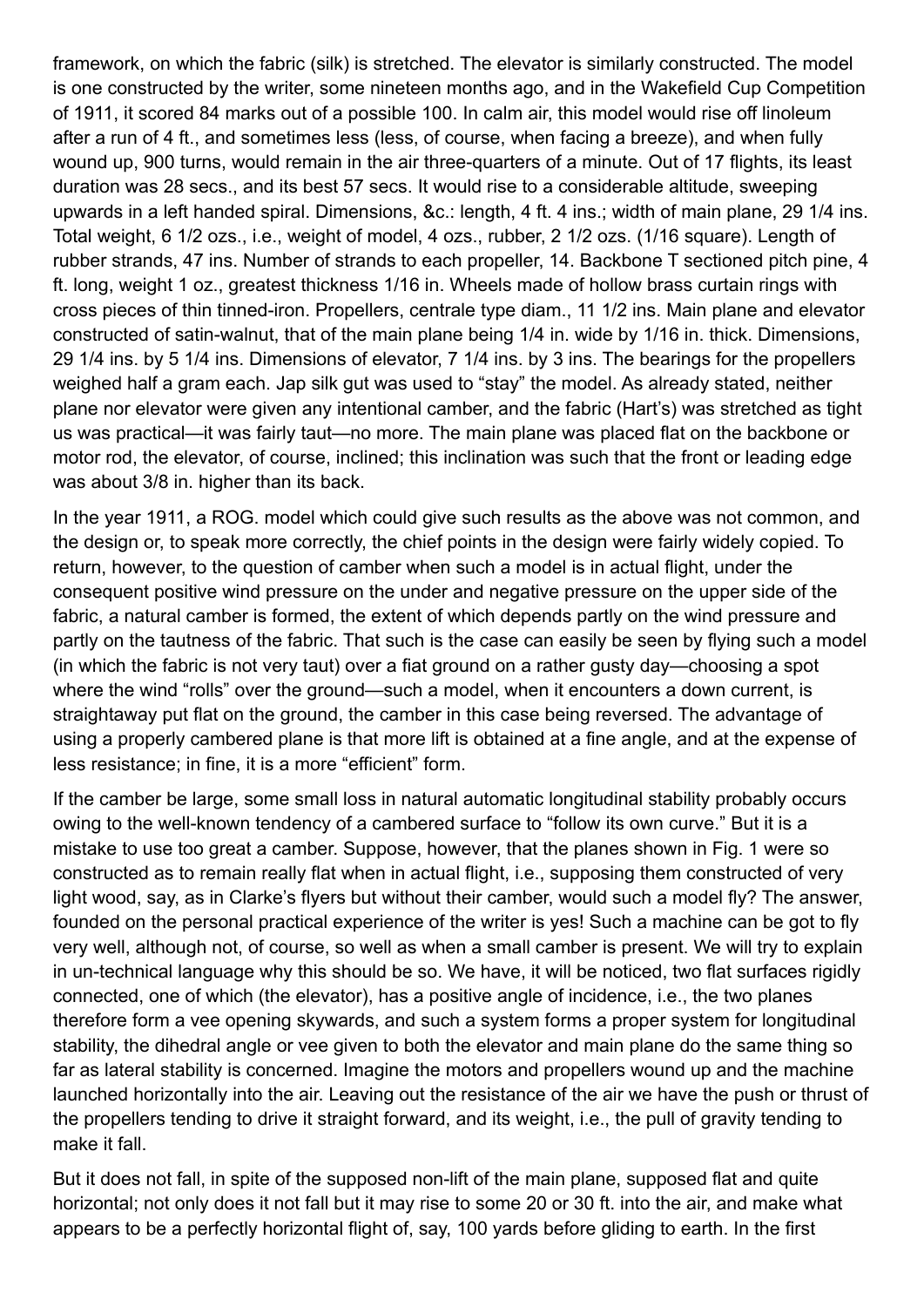place, it must be remembered that the elevator is set at a positive angle, and is therefore capable of carrying a load; also, the load which it carries per unit area is greater than that carried by the main plane.

The elevator then prevents the nose of the machine from falling—the main plane (in fact, any body travelling through the air) always takes the path of least resistance—it is always advancing on to fresh air, i.e., before it has any time to have dropped vertically it has advanced on to fresh air, and so on. It is very similar to a skater skating over thin ice; provided he skates fast enough, he passes on to fresh ice so quickly that before any particular section has had time to give the pressure is removed.

Of course, it is not perfectly correct to suppose that either the ice or the air do not yield somewhat, no matter however rapid the pace may be; but it must be remembered that so soon as our flat plane drops slightly it becomes virtually inclined, and therefore experiences more lift while dropping.

February 15, 1913, page 201 – Note on performance and weather at the Wakefield Competition.

MODELS. Edited by V. E. Johnson, M. A.

The Aero show at Olympia. Model Section.

Certain critics have not failed to point out that in the Wakefield competition (held in the summer months, and with the same weight minimum, viz., 8 ozs.) no machine made a duration of 30 sees., and that such is scarcely likely to be done in the case of models possibly showing more detail, and in the winter months. Accompanying this criticism naturally comes the query, What is going to happen supposing no model is successful in making the qualifying test? Personally we fully believe that a certain number of models will accomplish this, without any great difficulty, unless the weather conditions should be (as they were in the case of the Wakefield competition) very unfavourable.

August 9, 1913, page 886 – Announcement of the Third Wakefield Competition.

KITE AND MODEL AEROPLANE ASSOCIATION Official Notices.

Model Competition, to he held at the 100 acre field, Greenford (Station: Perivale Halt, via Westbourne Park), August 16th, at 3 o'clock. Entries close Saturday, August 9th. The "Wakefield" Competition, for models rising from the ground under their own power (open to the world); free to members; nonmembers' entrance fee, 2s. Prizes:1st, Gold Challenge Cup and Gold Medal (presented by Alderman Sir Charles Wakefield, D.L., J.P.); 2nd, Silver Medal of the Association; 3rd, Bronze Medal of the Association. Tests: A, duration; B, stability in flight; maximum marks, 100; 75 for Test A, 25 for Test B. Rules: 1. Competitors may submit models of any kind. 2. Models must not weigh less than 8 ozs. 3. Competitors must be at the judges' flag at 2:30 o'clock. Those not present at that time will be disqualified. 4. Models to be timed from time of leaving ground till time of landing, or till they disappear from the observer's view. 5. Competitors will not be allowed to replace any part (or parts) without the permission of the judges. 6. Each competitor is entitled to three trials if time permits.

August 23, 1913, page 945 – Results of the Third Wakefield Competition.

KITE AND MODEL AEROPLANE ASSOCIATION Official Notices.

The Wakefield Competition.—This competition for the Wakefield Gold Cup was held on Saturday, 16th, on the 100-Acre Field, Greenford. There were 21 competitors, who saw some record flying.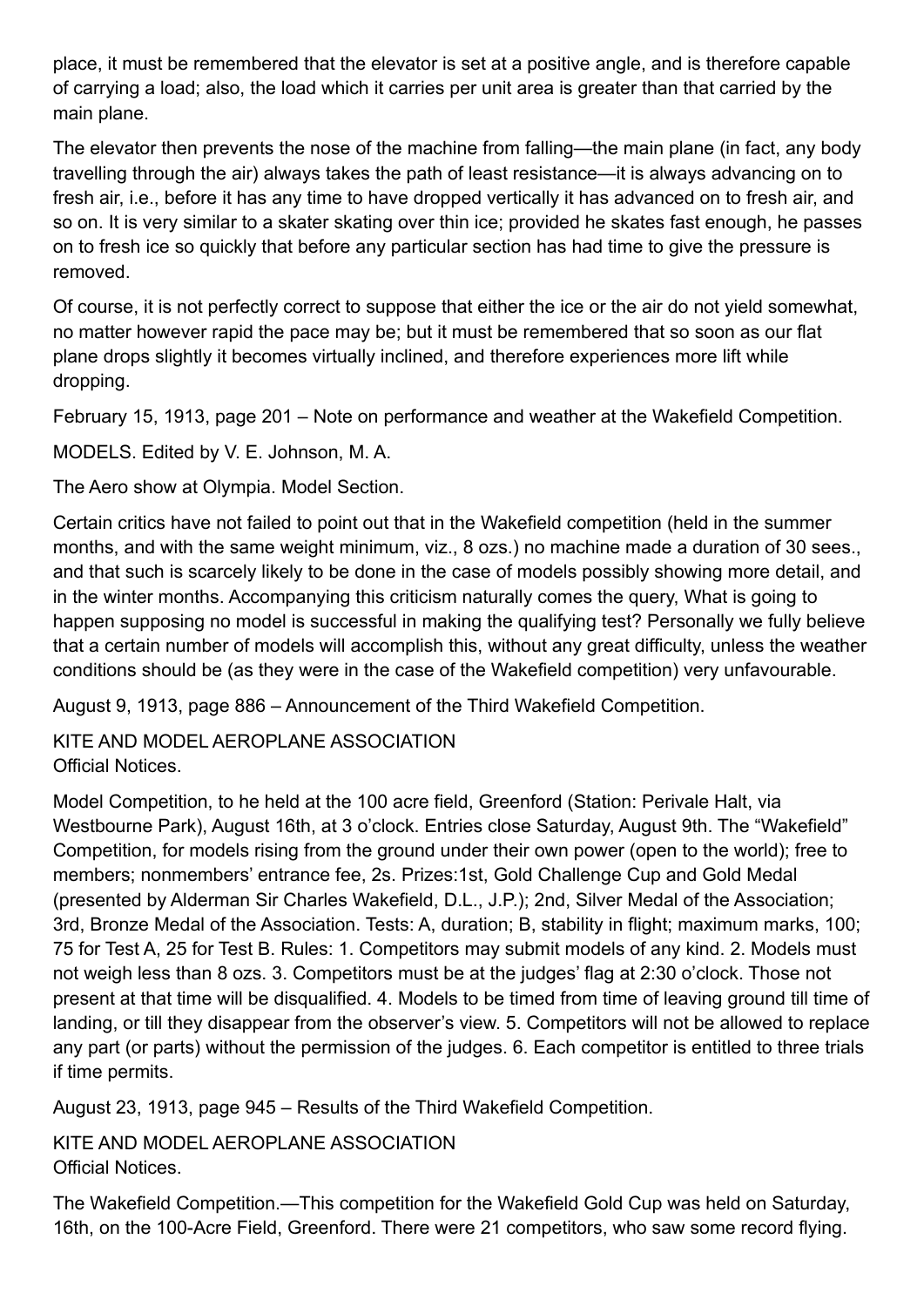The results were as follows:— 1st, L. H. Slatter, K. and M.A.A., 173 marks; 2nd, A. F. Houlberg, K. and M.A.A., 117; 3rd, C. C. Dutton and A. Cannell, Paddington, tie, with 105; 4th, H. G. Bond, N.E. London, 75; 5th, F . G. Hindsley, A.M.A., 71; 6th, D. Laing and F. W. Jannaway, Wimbledon, tie, with 64. Mr. Slatter did the splendid performance of 135 3/5 secs, off-ground with his 8 1/2 oz. model. An application has been made for this to be accepted as an official record, and will be considered at next Council Meeting. He easily won Sir Charles Wakefield's gold cup and gold medal, Mr. Houlberg taking the silver, and Mr. C. C. Dutton, the bronze medal of the Association. The hon. sec. acted as judge, and was ably assisted by Messrs. Chown and Cannell as timekeepers. Mr. Akehurst, in presenting the prizes on behalf of Sir Charles Wakefield, who was unable to be present, said that Sir Charles would be pleased to hear that his competition had been such a success. He was asked to convey to Sir Charles the thanks of the competitors for the interest he has shown in the Association.

July 31, 1914, page 822 – Announcement of the Fourth Wakefield Competition for biplanes.

KITE AND MODEL AEROPLANE ASSOCIATION Official Notices.





Wakefield Competition, for biplane models rising from the ground under their own power (open to the world). Prizes: 1st, silver challenge cup and gold medal (presented by Alderman Sir Charles Wakefield, D.L., J.P.); 2nd, silver medal of the Association; 3rd, bronze medal of the Association. Tests: Duration, stability in flight. Marks: Duration, actual seconds, stability 25. Additional rules governing this competition: 1. Competitors may submit biplanes of any kind. 2. Models must not weigh less than 10 ozs. 3. Competitors must be at the judges' flag at 3 o'clock; those not present at that time will be disqualified. 4 Models to be timed from time of leaving ground till time of landing, or till they disappear from the observer's view. 5. Competitors will not be allowed to replace any part (or parts) without the permission of the judges. 6. Each competitor is entitled to three trials if time permits. 27, Victory Road, Wimbledon. W. H. AKEHURST, Gen. Hon. Sec.

August 21, 1914, page 890 – Results of the Fourth Wakefield Competition for biplanes.

KITE AND MODEL AEROPLANE ASSOCIATION. Official Notices.

Competition.—On August 15th the fourth annual competition for the Wakefield Challenge Cup was held on Mitcham Common, on the ground of the Croydon and District Aero Club. The competition was delayed on account of the heavy rain till 4:30, when a start was made. The results of the first 6 were as follows: —1. J. Louch, K. and M.A.A. and Leytonstone, 86 marks; 2. H. H. Bedford, K. and M.A.A. and Leytonstone, 46; 3. H. Bond, K. and M.A.A. and Leytonstone, 45; 4. V. A. Pavely, K. and M.A.A. and Croydon, 42; 5. J. McBirnie, K. and M. A. A. and Aero Models, 35; 6. P. W. Peel, K. and M.A.A., 28. Mr. Louch, therefore, holds the handsome Wakefield Cup for one year, and wins the gold medal, both presented by Alderman Sir Charles Wakefield, D.L., J.P., Messrs. Bedford and Bond winning respectively the silver and bronze medal of the Association. Messers. W. H. Akehurst and H. Lynche were the judges.

## **The Missing Trophy**

July 8, 1920, page 743 – Those Competition Cups.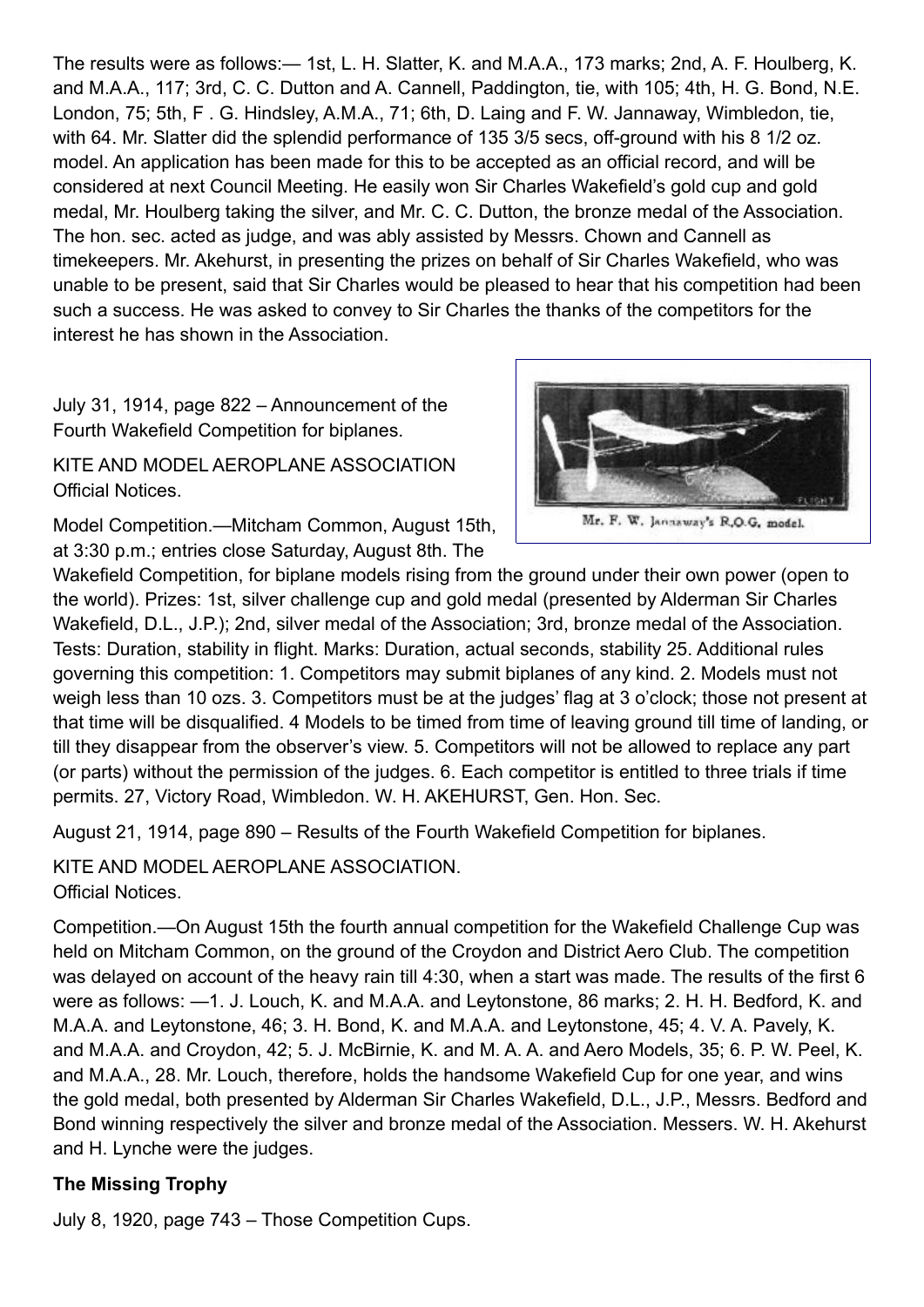#### MODEL AEROPLANES By F. J. Camm

#### Those Competition Cups

I SHOULD be glad if those in possession of the cups formerly belonging to the now defunct KMAA. would communicate with me without delay. I have made somewhat exhaustive enquiries regarding them, but up to the present they have proved unavailing. Perhaps if this catches the eye of Mr. Akehurst, he will communicate with me. It seems extraordinary that the whereabouts of a number of valuable cups, such as the "Wakefield," "Gamage," "Model Engineer," "Johnson," etc., cannot be readily ascertained.

If there is no likelihood of a resuscitation of the KMAA. a new body should be formed. Meanwhile the stimulus to model aviation which competitions for these cups would undoubtedly give is withheld, and the cup winners, if they still hold these cups, should return them to the Secretary of the R.A.C., Clifford Street, W. 1.

As a sort of anticlimax, an offer comes from a reader who is willing to help swell a fund for a cup or other trophy for power-driven machines. "I am prepared to start the subscription list with £1 1s. 0d., and others willing to add should let me know the amount they are prepared to give. It would then be possible to arrange some rules in conjunction with one or two 'power-driven' modellers for an annual competition."

July 29, 1920, page 849 – The Kite and Model Aeroplane Association.

MODEL AEROPLANES By F. J. Camm

The Kite and Model Aeroplane Association

SINCE writing my note in "FLIGHT" last week, relating to the KMAA., there have been further developments relating to its revival. I am still in negotiation with Messrs. Houlberg and Lyche, and as soon as the time is ripe, I hope to issue a very full and complete statement concerning it. Meanwhile the following letter from Mr. McBirnie will be of interest:—"Observing from your letter in "FLIGHT" last week, I would like to say that I saw Mr. Lyche a few days ago, and he says, re the prizes, that Mr. Akehurst did not hand them over to him when he took over the Hon. Secretaryship, and he seems to know nothing definitely of Mr. Akehurst's movements."

May 11, 1922, page 276 – The Position of the KMAA. Cups.

#### CORRESPONDENCE

THE POSITION OF THE KMAA. CUPS

After a somewhat protracted correspondence and an assiduous endeavour to ensure that the cups donated by such eminent gentlemen as Sir Chas. Wakefield, Messrs. A. W. Gamage, Grahame-White, E. C. Trollope, Percival Marshall (to mention but a few of those who presented cups and trophies to the now defunct KMAA) were put to the use for which they were intended, it would appear that at present they are in the custody of Mr. W. H. Akehurst (the Secretary of the KMAA), who claims that, before handing them over, a debt of a few pounds owing to him shall be paid.

I submit that it is high time those who gave cups were made cognisant of this pass. If a secretary of an association sees fit to settle accounts out of his own pocket, is it a legal position that he should hold the association's cups to ransom ? I suggest that the donors concerned should appoint some other body to be responsible for them.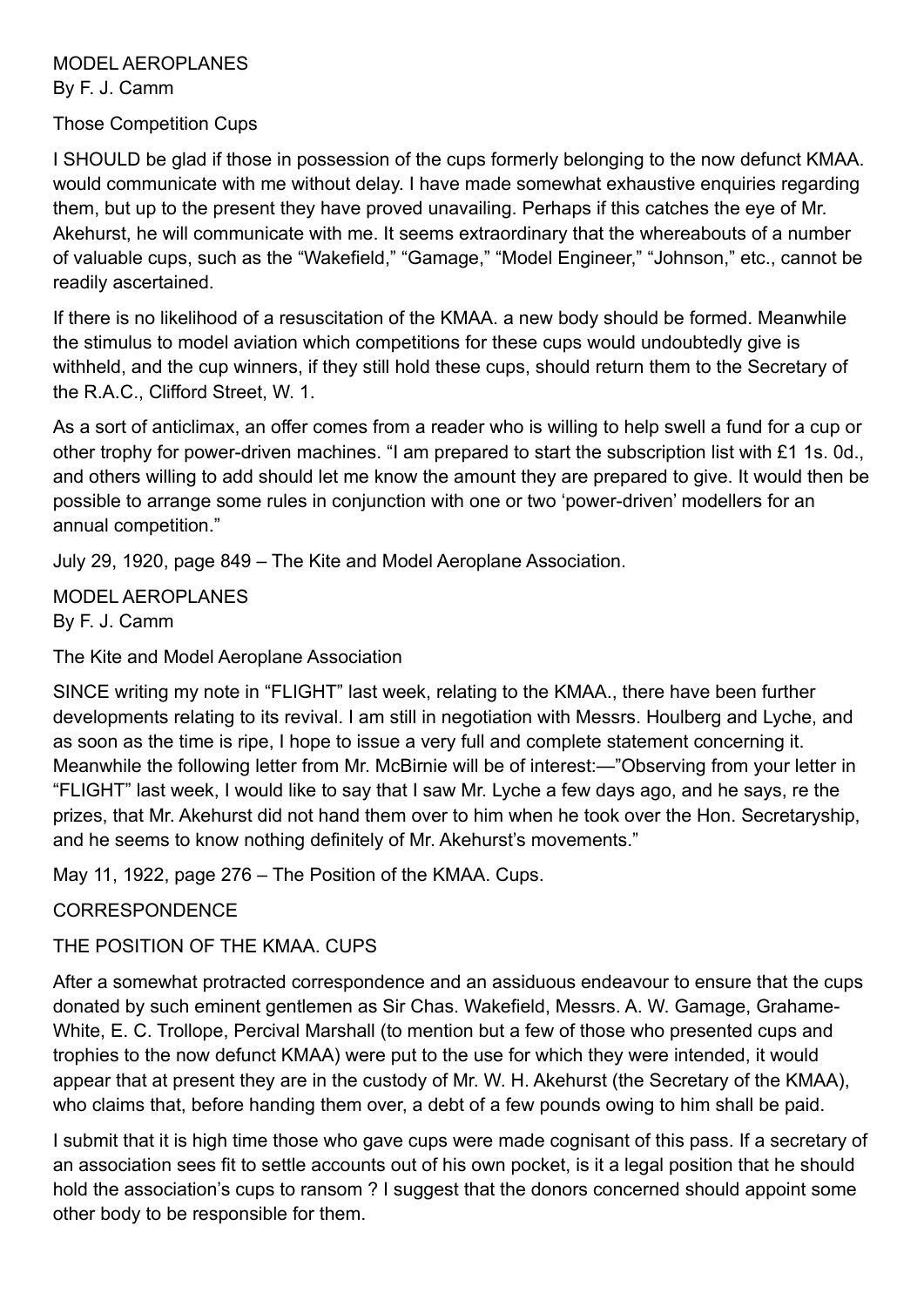Until this is done there seems no possibility of model aeronautical enthusiasts taking advantage of what has already been given to further interest in this subject.

The present position cannot go on indefinitely.

## F. J. CAMM

October 12, 1922, page 599 – SMAE first annual report, mentions cups on hand, but not the **Wakefield** 

The original Trophy went missing during the First World War. It was awarded annually. At the end of the year, it was returned to the Secretary of the Kite and Model Aeroplane Association, Mr. W. H. Akehurst of Wimbledon. The KMAA had gone defunct during the war through lack of participation and dues. When discussion of resuming the Wakefield Competition arose in 1920, Mr. Akehurst wanted compensation for personal expenses he had on behalf of the KMAA before he would release the several trophies in his possession.

The question remains, whether the original Trophy still exists. Would British aeromodelers have any interest in asking about Wimbledon for information on Mr. Akehurst and his descendents? Publicizing the search in local papers or electronic media? Searching pawn shops? Mr. Akehurst's address is known from his notices published in Flight: 27 Victory Road, Wimbledon.

## **Reader Contributions**

This site will be a hub for discussion and remeniscence of the Wakefield competition. I welcome information on the entire history of the Wakefield competition, not just the 1911-1914 events. Readers, feel free to post any information you have about Wakefield history. If you know of resources, let us know. Books and periodicals may be added to the collections at Google books or Open Library.

Whenever I hear about model aviation historical artifacts, I recommend that they be donated to the Academy of Model Aeronautics Museum at Muncie. I wrote to Michael Smith, Director of the AMA Museum, and this is what he said:

The National Model Aviation Museum would be interested in adding additional Wakefield items to the collection such as pins, event brochures, photographs, team items, etc. However pieces such as prepared displays and aircraft must be reviewed by the museum's acquisition committee for acceptance into the museum collection. The committee meets quarterly and asks that potential donors fill out and submit the artifact submission form. The committee will then review the item to see how it meets the needs of the museum and then the donor will be notified if it has been accepted. If you would like I would be happy to talk to you about the subject 1(800) 435-9262 extension 500.

One of the key areas the committee looks at for aircraft is significant historical development and so we do not collect, for example, every winning airplane. Rather we collect aircraft that represent key changes in design, construction, etc., allowing the museum to document the evolution of type.

Information on donating to the museum is located at <http://www.modelaircraft.org/museum/donations.aspx>while the "submission of artifacts" form is located at<http://www.modelaircraft.org/files/804.pdf>.

We do have Wakefield aircraft in the collection and currently the museum's exhibit on the Wakefields includes a display cube and aircraft suspended overhead.

Michael Smith **Director**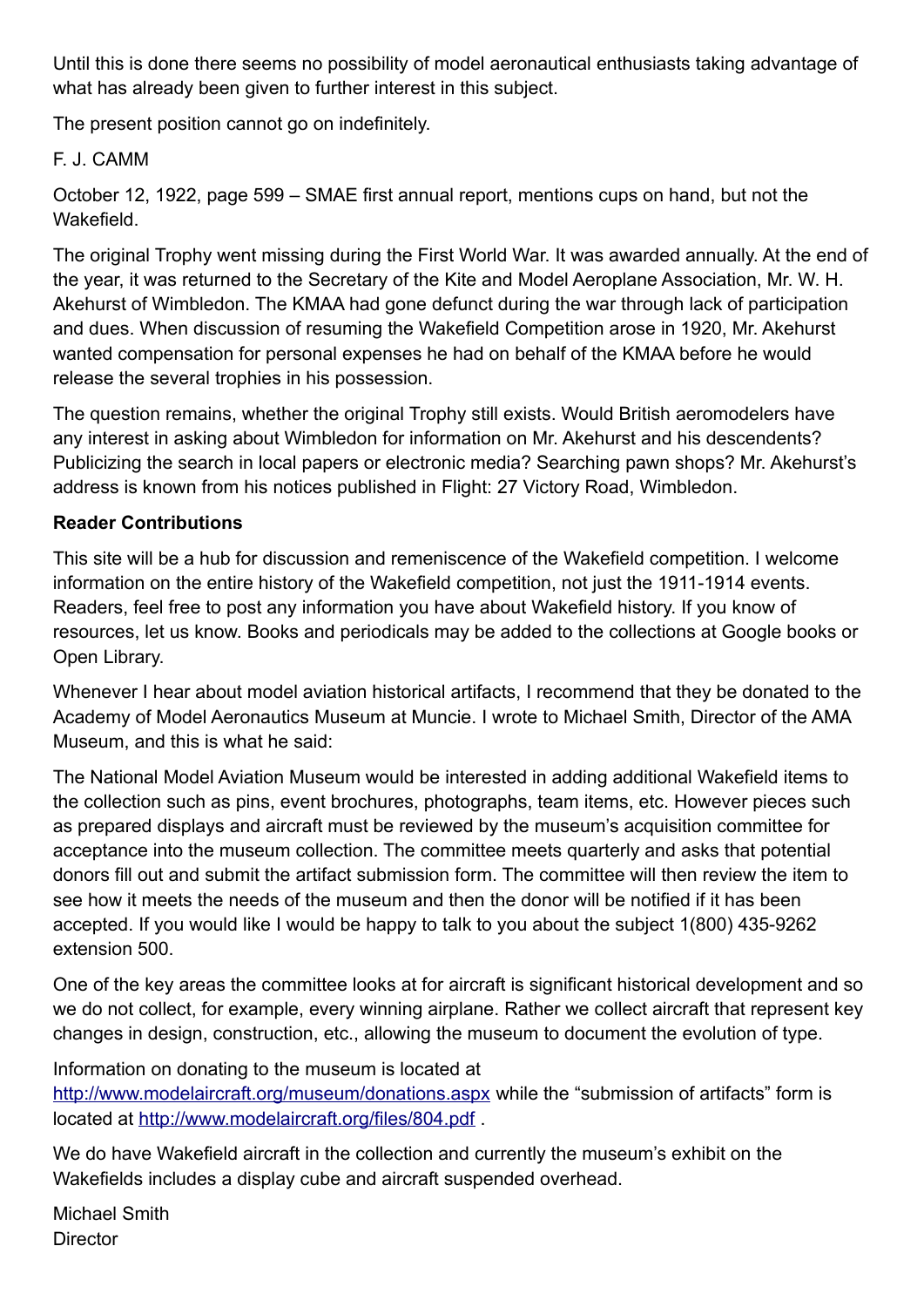National Model Aviation Museum 5151 E. Memorial Dr. Muncie IN 47302 <http://www.modelaircraft.org/museum/museum.aspx> (765) 287-1256 ext. 500 [michaels@modelaircraft.org](mailto:michaels@modelaircraft.org)

# **1911 Aeromodelling Technology**

Much of 1911 aeromodelling technology continued into the early 1920's. Some publications of a later date contain information that reflects earlier practices. Balsa wood was not generally used. Much metal was used for fasteners, nails, screws, fittings, framing, rigging and wheels. The planes were very heavy by today's standards. *Flight* was a weekly publication and had a model aeroplane section by V. E. Johnson titled "Models" in most issues. Before that, models were discussed in the Correspondence section. There are many sketches and descriptions sufficient to build a model. The link above will take you to the online archive.

Here is a great video of a three foot span 1911 model of the **Bleriot XI**, now in the possession of the Canadian Aviation Museum. The kit was made by the Ideal Model Aeroplane Supply Company of New York. The model is stripped of its wing covering. You can see many interesting details of construction. It looks like someone has repaired loose glue joints by wrapping the sticks with copper wire, not part of the original construction.

#### **Materials**

PLANS – One thing I have noticed in my literature review is that modelers did not use plans the way we do. We tape the plan to a building board, tape a transparent protective cover sheet over the plan and build right on top of the plan. In 1911, the plan was often the size of a postcard or letter page. Modelers used the plan as a guide and followed detailed written directions to make and assemble the parts.

RUBBER – A twin winder is illustrated on page 822 of the July 31, 1914 *Flight*. Rubber lubricant is mentioned in places.

GLUE – Animal glues were widely available. Nitrocellulose was available. PVA and CA were not invented until later.

METALS – Sheet "tin" (iron) was used. Small screws and nails were used. Aluminum and brass sheet and tubing were available. Piano or music wire was available. Steel wire and umbrella ribs were often used for framing and ribs. Metal prop shafts and bearings were available. Pressed steel wheels were used.

WOOD – Poplar, spruce, pine. Bamboo was often used for framing, ribs, skids and struts. Wood button molds were used for wheels.

# **References**

F. J. Camm, *Model Aeroplanes*, Funk & Wagnalls Company, New York, nd. (Published c. 1916, but the material seems to have been written earlier.)

Vic Smeed, *Model Flying – the First Fifty Years*, Argus Books Ltd., London, 1987. Several usable drawings appear in the first few pages.

Frank H. Anderson, *An Encyclopedia of the Golden Age of Model Airplanes, Volume 1*, Anderson Productions, Palm Bay, 1997 –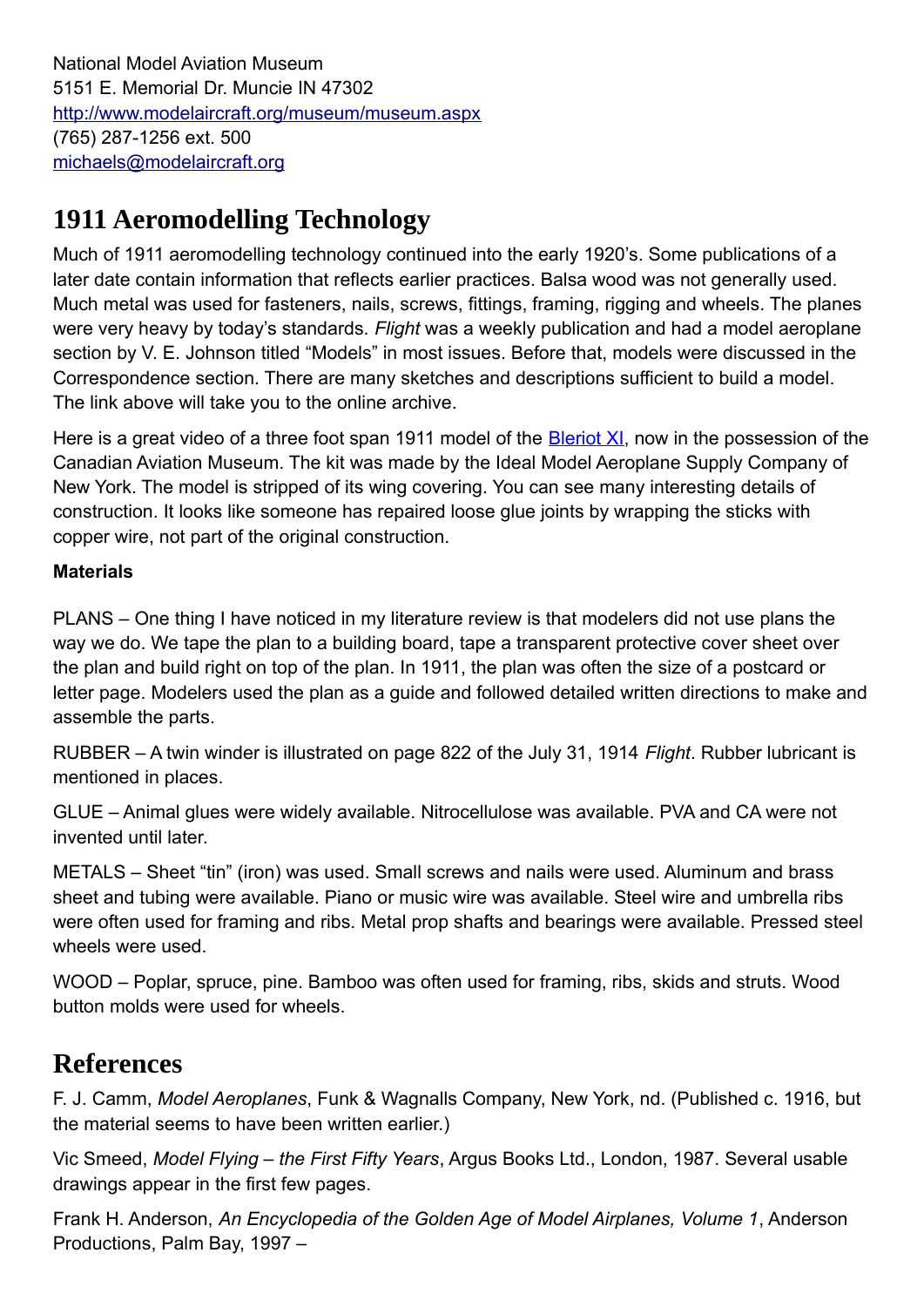[http://www.modelaircraft.org/shopama/product.aspx?](http://www.modelaircraft.org/shopama/product.aspx?id=C76C7603395448418EA3FAE1759DDB3F&d=7CCD22D1AB41442384BA7EFFC735EBCC) [id=C76C7603395448418EA3FAE1759DDB3F&d=7CCD22D1AB41442384BA7EFFC735EBCC](http://www.modelaircraft.org/shopama/product.aspx?id=C76C7603395448418EA3FAE1759DDB3F&d=7CCD22D1AB41442384BA7EFFC735EBCC)

The Open Library Project has put digitized copies of several early model aeroplane books online: V. E. Johnson, *[The Theory and Practice of Model Aeroplaning](http://www.archive.org/stream/theorypracticeof00johnrich#page/n5/mode/2up)*, E. & F. N. Spon, London, 1910 –

Francis A. Collins, *The Second Boys' Book of Model Aeroplanes*, The Century Co., New York, 1911 –

A. Hyatt Verrill, *Harper's Aircraft Book*, Harper & Brothers Publishers, New York and London, 1913 –

<http://www.archive.org/stream/harpersaircraftb00verrrich#page/n5/mode/2up>

George A. Cavanagh, *Model Aeroplanes and Their Motors*, Moffat, Yard & Company, New York,  $1916 -$ 

<http://www.archive.org/stream/modelaeroplanest00cavarich#page/n9/mode/2up>

Also go here, scroll down to Klass TP (Twin Pusher Class) which lists plans for Twining's 1911 Wakefield winner, a 1912 Wake by W Lauder, 1912 Racer by Percy Pierce and 1913 Twin Pusher by A. E. Nealy. This gives SMOS as a plan source, go to the bottom of the page for contact information on the plan holders.

<http://smos.homeunix.net/modellregister.html>

Here is an archived page of "Twin Pushers and Other Oddities" by David Dodge. There is much on

this site, not all directly relevant, but all interesting. You will find pictures and plans of model

airplanes of the 1911 era.

<http://web.archive.org/web/20070304094945/home.att.net/~dannysoar/home.htm>

Here is a model airplane PhD, a sociological study of the place of model aviation in modernization. It is a 396 page dissertation. A bit academic and repetitious, but mentions people like Peoli, Abgarian, Pierce, Grant, Hamburg and other well known early modelers. Interesting history. The pictures are worth a look.

<http://etd.ohiolink.edu/send-pdf.cgi/Alcorn%20Aaron.pdf?case1220640446>

The Society of Antique Modelers has a list of approved designs. There is a column for dates and a link to a list of suppliers.

[http://www.antiquemodeler.org/sam\\_new/approved\\_lists/new-rubber/rubber\\_list\\_index.html](http://www.antiquemodeler.org/sam_new/approved_lists/new-rubber/rubber_list_index.html)

Here is a page from an aviation history site with directions for building a Mann 1911 monoplane twin pusher, also found in Verrill and *Flight*, and a couple of 1913 designs.

[http://www.ctie.monash.edu.au/hargrave/twin\\_pusher.html](http://www.ctie.monash.edu.au/hargrave/twin_pusher.html)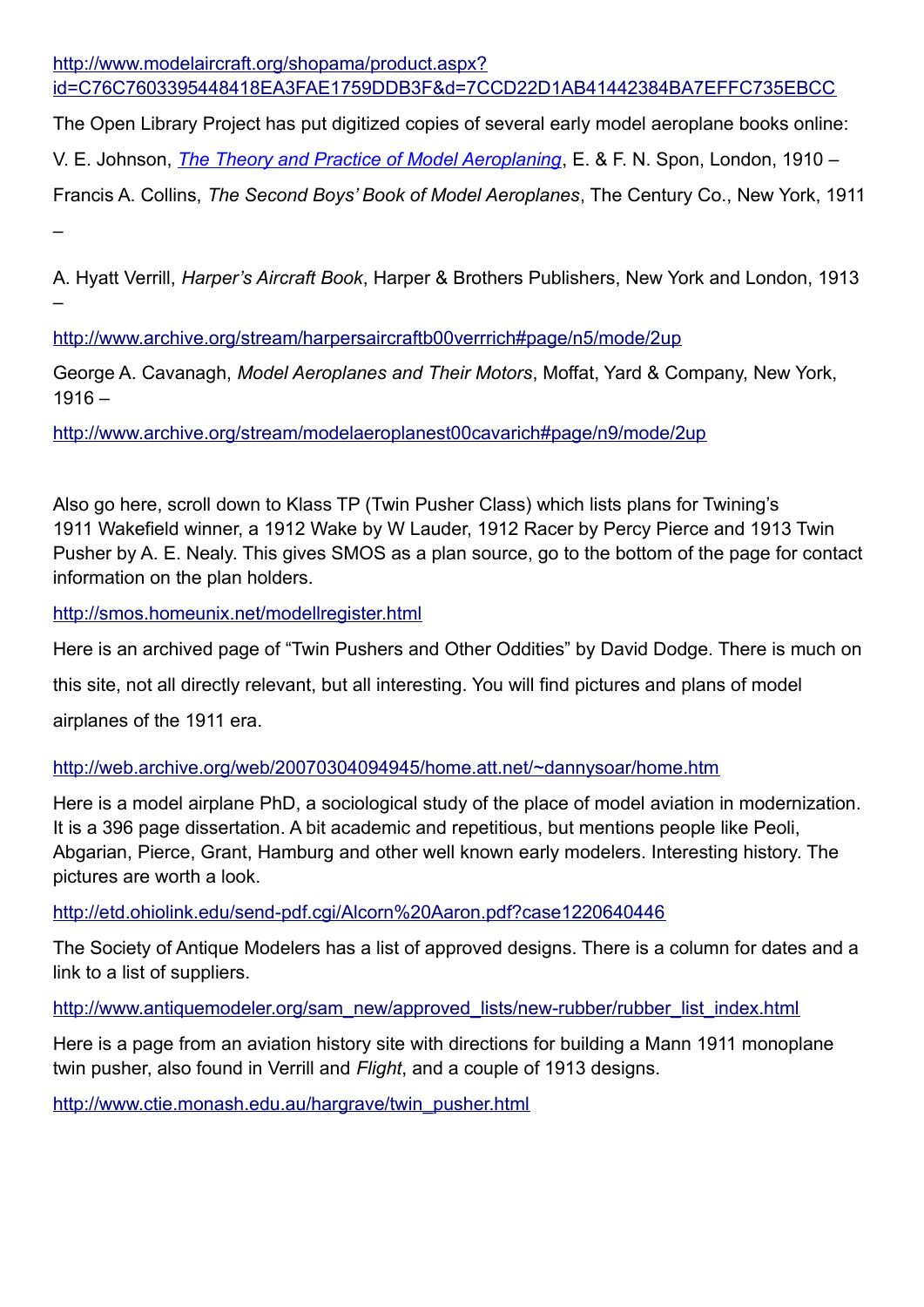# **Documented 1911 Models**

Twining's 1911 winner, shown in the perspective drawing from Camm at the top of this post, is also documented at the second Charles Dennis Rushing link above. That shows a three view and gives dimensions. This drawing does not match Camm's more contemporary perspective drawing, so I suspect that the dimensions given are not accurate. Those dimensions make the wing



aspect ratio 3.125 compared to a more typical value of 6. The ratio of length to span is very unusual, too. I think a better guide would be the drawing of the second Simple Monoplane in Camm, shown here, perhaps with a 48″ stick. This will need landing gear. Camm tells how to make it. Do a weight check before deciding on final dimensions and building. Vic Smeed, *Model Flying – the First Fifty Years*, page 7, has detailed, full page drawings of Twinings 1910 A-frame Gamage

Cup winner. This drawing is good for details of construction. There is also a photo of Twining launching a T-frame twin pusher that closely resembles Camm's perspective view, but without landing gear. This plane won the *Model Engineer* Cup in 1910 with a duration of 46 seconds. See the E. W. Twining page **HERE** 



Johnson's "Flat" 1911 Wakefield competitor is illustrated and described in *Flight* for December 21, 1912, page 1206, quoted above. It is interesting that he gives a 2 1/2 oz. weight of motor and 4 oz. weight of the airplane, making the total 6 1/2 oz., short of the required 8 oz. minimum. This suggests that the 8 oz. minimum included the motor, and some ballast to bring it up to the minimum. Sum the estimated weight of parts before building. Here is a much more detailed account of building this plane, by V. E. Johnson, from Archibald Williams, *Things to Make*, Thomas Nelson and Sons, 1918. Although the book publication date is 1918, the model described exactly matches Johnson's second place 1911 Wakefield flyer.

[http://chestofbooks.com/crafts/popular-mechanics/Things-To-Make/XXV-A-Self-Launching-Model-](http://chestofbooks.com/crafts/popular-mechanics/Things-To-Make/XXV-A-Self-Launching-Model-Aeroplane.html)[Aeroplane.html](http://chestofbooks.com/crafts/popular-mechanics/Things-To-Make/XXV-A-Self-Launching-Model-Aeroplane.html)

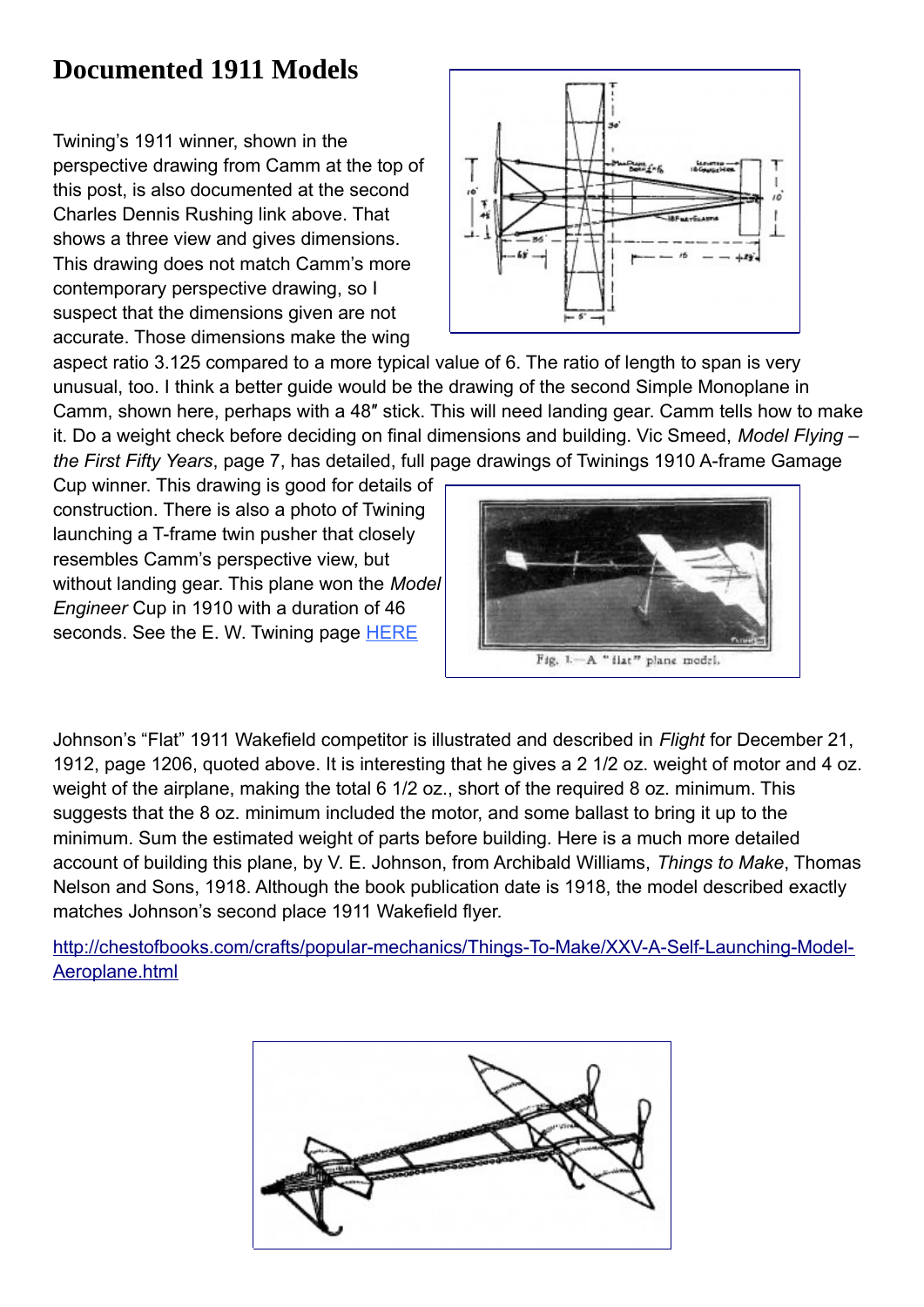The [Cecil Peoli Racer](http://outerzone.co.uk/plan_details.asp?ID=3739) is an American record breaker of 1911. It was produced as a kit for many years by the Ideal Aeroplane & Supply Co., Inc. of New York. It is fully described in the Verrill reference, above, and a plan is available from Outerzone.. It was a little smaller than the Wakefield models and weighed 4 oz. To meet the minimum 8 oz. weight, I would suggest scaling it up by a factor of 1.26. The original had landing skids.



The Mann model is described in Verrill, in *Flight* for June 17, 1911, and on the Hargrave site. It also weighed 4 oz. and could be scaled up, but consider that it does not have landing gear, which must be added for the take off.



Camm gives detailed building instructions for two monoplanes and a biplane. None have landing gear, but adding landing gear is described also. Do a weight estimate with landing gear before deciding on final dimensions.